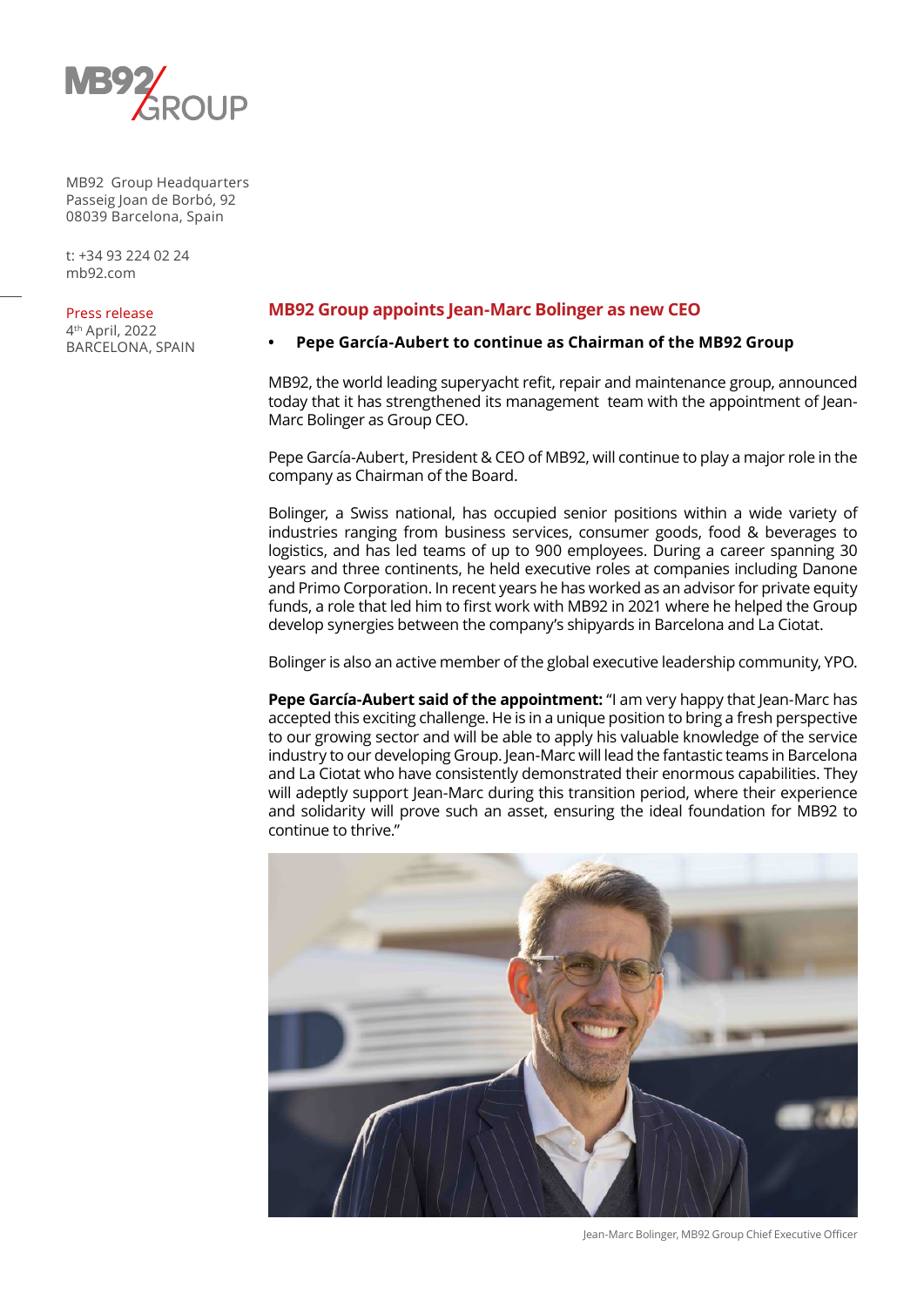

t: +34 93 224 02 24 mb92.com

### Press release

4th April, 2022 BARCELONA, SPAIN MB92 Group has embarked on a phase of strong growth following the launch of a 4800t shiplift in Barcelona and the upcoming opening of a 4300t lift in la Ciotat. These shiplifts are the two largest in the world dedicated to superyachts, allowing MB92 to carry out works on more yachts at the same time and resulting in significant growth in its workforce. Over the past three years, MB92 Group's staff has grown from 238 to 330 employees.

**Jean-Marc Bolinger added:** "The MB92 Group is on an exciting journey, and I am humbled to have been given the opportunity to work together with Pepe and the team in this period. My first priority will be to ensure a seamless transition for clients, employees and working partners. One of our objectives moving forward will be to pursue Pepe's vision of growing the MB92 brand and remaining at the forefront of such a unique industry."

**José Caireta, Founder & Manging Partner of Squircle Capital, said:** "MB92 grew to become the leading refitter in the world under Pepe's watch. The appointment of Jean-Marc to the executive team will contribute to preserve this leadership position for years to come."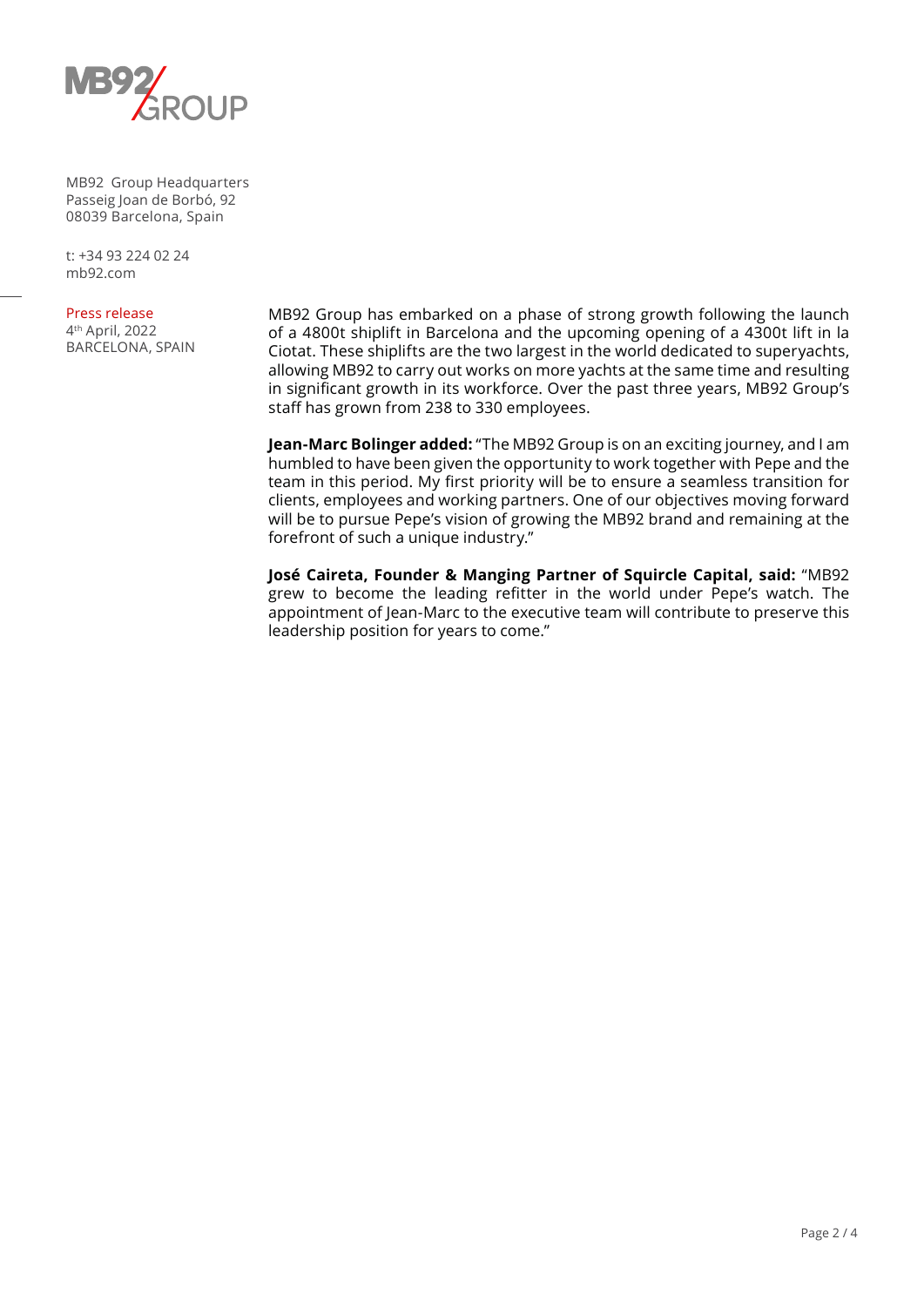

t: +34 93 224 02 24 mb92.com

### Press release

4th April, 2022 BARCELONA, SPAIN **NOTES FOR THE EDITORS**

# **/ Jean Marc Bolinger Biography**

Prior to joining the MB92 Group, Jean-Marc served as an independent advisor to several private equity funds, offering his expertise gained over 30 years in executive positions across sectors including business services, logistics, FMCG, food & beverages, fashion and sporting goods.

A Swiss citizen, fluent in French, English, Spanish & German, Jean-Marc studied Business Management in Lausanne whilst embarking upon his first business venture. Aged 18, he helped build a successful group in the sporting goods industry, eventually acquired by Head. This strong entrepreneurial background formed the foundation to a career during which Jean-Marc has continued to add to his business acumen, serving in executive roles in organisations including Elco, Danone and Primo Corporation.

In 2021, Jean-Marc was introduced to MB92 through his role as a private equity advisor to collaborate on a project to identify potential synergies between MB92 Barcelona and MB92 La Ciotat.

With a keen interest in watersports from an early age, Jean-Marc has maintained this passion throughout his career which has taken him across Europe, including France, Germany, Spain, Portugal and the UK. Jean-Marc is also an active member of YPO, the global executive leadership community aimed at making positive impact through better leadership.

# **/ About the MB92 GROUP**

The MB92 Group comprises the refit and repair shipyards MB92 Barcelona and MB92 La Ciotat, bringing together the professionalism, knowledge and resources of both shipyards to cater for client needs today, and is committed to investing for those of the future.

With over 25 years' experience in superyacht refit and repair based on a customer driven approach to service delivery, the MB92 Group has developed a reputation for providing a comprehensive world class service. Both sites offer unrivalled facilities and employ a workforce of over 330 in-house professionals. Supported by a global network of specialists and suppliers, the team is dedicated to delivering projects on time and with the utmost care, attention and quality.

The Group is continually working to identify and deliver more sustainable solutions and is committed to leading change throughout our industry towards a greener future.

In 2019, MB92 was acquired by Squircle Capital, a European alternative investment firm focused on private equity and real estate value-add investments.